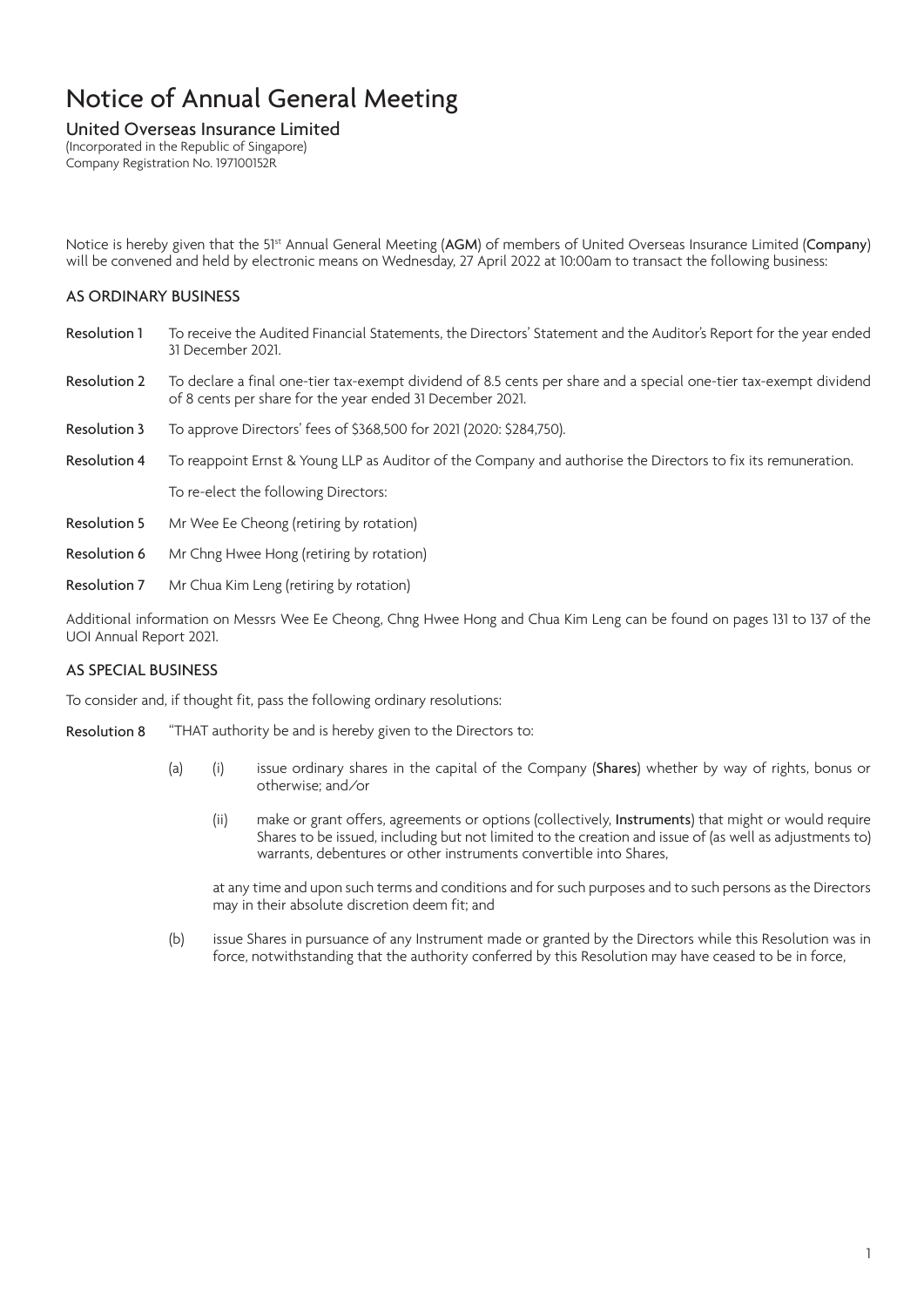United Overseas Insurance Limited

provided that:

- (1) the aggregate number of Shares to be issued pursuant to this Resolution (including Shares to be issued in pursuance of Instruments made or granted pursuant to this Resolution) does not exceed 50 per cent of the total number of issued Shares, excluding treasury shares and subsidiary holdings (as calculated in accordance with paragraph (2) below), of which the aggregate number of Shares to be issued other than on a *pro rata* basis to shareholders of the Company (including Shares to be issued in pursuance of Instruments made or granted pursuant to this Resolution) shall be less than 10 per cent of the total number of issued Shares, excluding treasury shares and subsidiary holdings (as calculated in accordance with paragraph (2) below);
- (2) (subject to such manner of calculation and adjustment as may be prescribed by the Singapore Exchange Securities Trading Limited (SGX-ST)) for the purpose of determining the aggregate number of Shares that may be issued under paragraph (1) above, the percentage of issued Shares shall be based on the total number of issued Shares, excluding treasury shares and subsidiary holdings, at the time this Resolution is passed, after adjusting for:
	- (i) new Shares arising from the conversion or exercise of any convertible securities or share options or vesting of share awards which are outstanding or subsisting at the time this Resolution is passed; and
	- (ii) any subsequent bonus issue, consolidation or subdivision of Shares;
- (3) in exercising the authority conferred by this Resolution, the Company shall comply with the provisions of the Listing Manual of SGX-ST for the time being in force (unless such compliance has been waived by the SGX-ST) and the Constitution for the time being of the Company; and
- (4) (unless revoked or varied by the Company in general meeting) the authority conferred by this Resolution shall continue in force until the conclusion of the next AGM of the Company or the date by which the next AGM of the Company is required by law to be held, whichever is the earlier."

In this Resolution 8, "subsidiary holdings" shall have the meaning ascribed to it in the Listing Manual of the SGX-ST.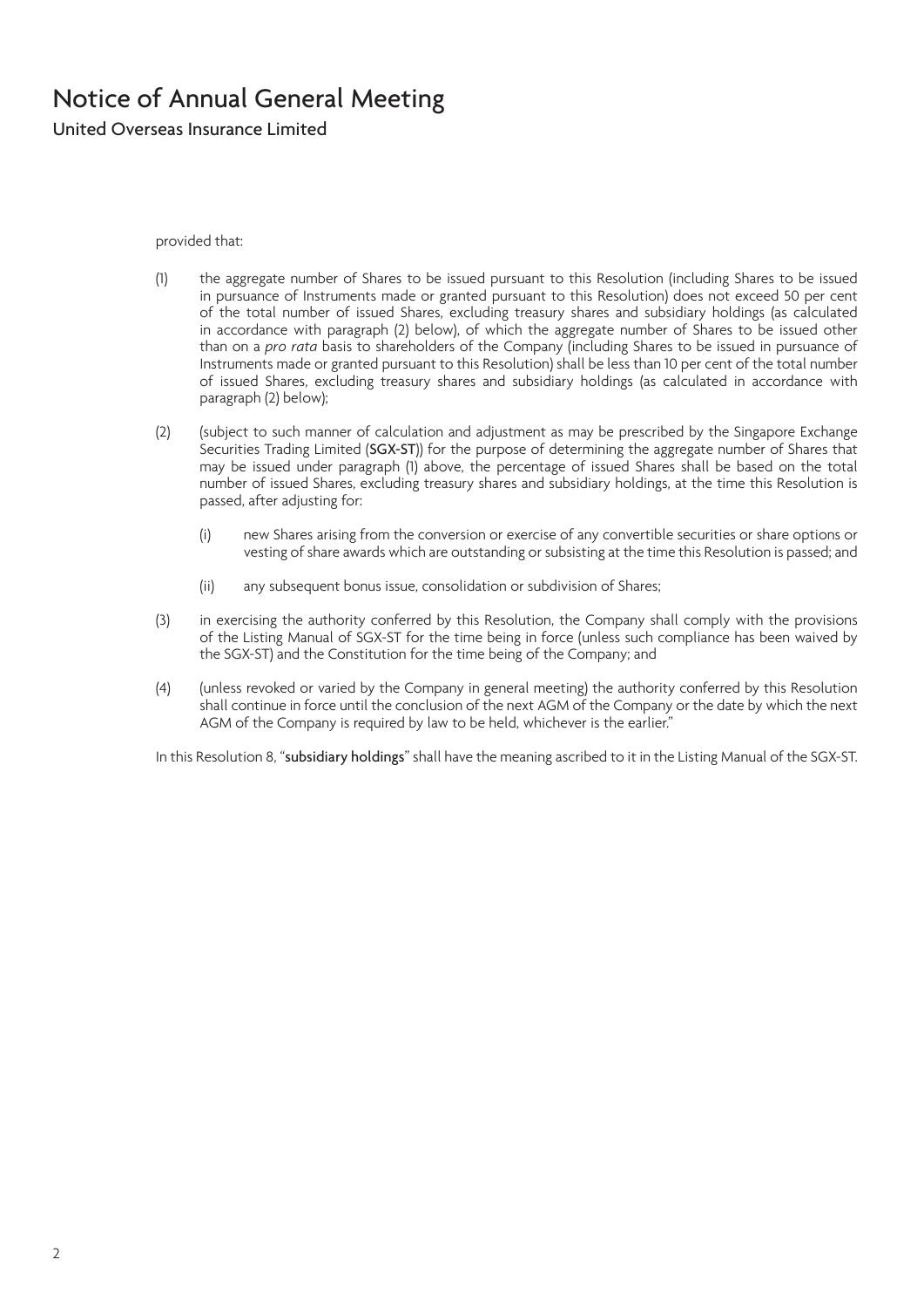#### Explanatory Notes to Resolutions

Resolution 2 is to approve the final and special dividends. The Transfer Books and Register of Members will be closed on 10 May 2022, for the preparation of the final and special dividends. Registrable transfers received up to 5:00pm on 9 May 2022 (record date) will be entitled to the final and special dividends. If approved, the final and special dividends will be paid on 20 May 2022.

Resolution 5 is to re-elect Mr Wee Ee Cheong as a Director. Mr Wee is currently a non-executive and non-independent Director.

Resolution 6 is to re-elect Mr Chng Hwee Hong as a Director. Mr Chng is currently a non-executive and independent Director. If re-elected, Mr Chng will continue as the chairman of the Audit Committee and a member of the Nominating Committee.

Resolution 7 is to re-elect Mr Chua Kim Leng as a Director. Mr Chua is currently a non-executive and independent Director. If re-elected, Mr Chua will continue as a member of the Audit Committee.

Resolution 8 is to empower the Directors to issue ordinary shares in the capital of the Company (Shares) and to make or grant instruments (such as warrants, debentures or options) convertible into Shares, and to issue Shares in pursuance of such instruments, up to an amount not exceeding in total 50 per cent of the total number of issued Shares, excluding treasury shares and subsidiary holdings, of which the number of Shares that may be issued other than on a pro rata basis to shareholders shall be less than 10 per cent of the total number of Shares that may be issued (General Mandate). For the purpose of determining the aggregate number of Shares that may be issued pursuant to the General Mandate, the percentage of issued Shares shall be based on the total number of issued Shares, excluding treasury shares and subsidiary holdings, at the time that Resolution 8 is passed, after adjusting for (a) new Shares arising from the conversion or exercise of any convertible securities or share options or vesting of share awards which are outstanding or subsisting at the time that Resolution 8 is passed, and (b) any subsequent bonus issue, consolidation or subdivision of Shares.

By ORDER OF THE BOARD

Vivien Chan Company Secretary

Singapore 5 April 2022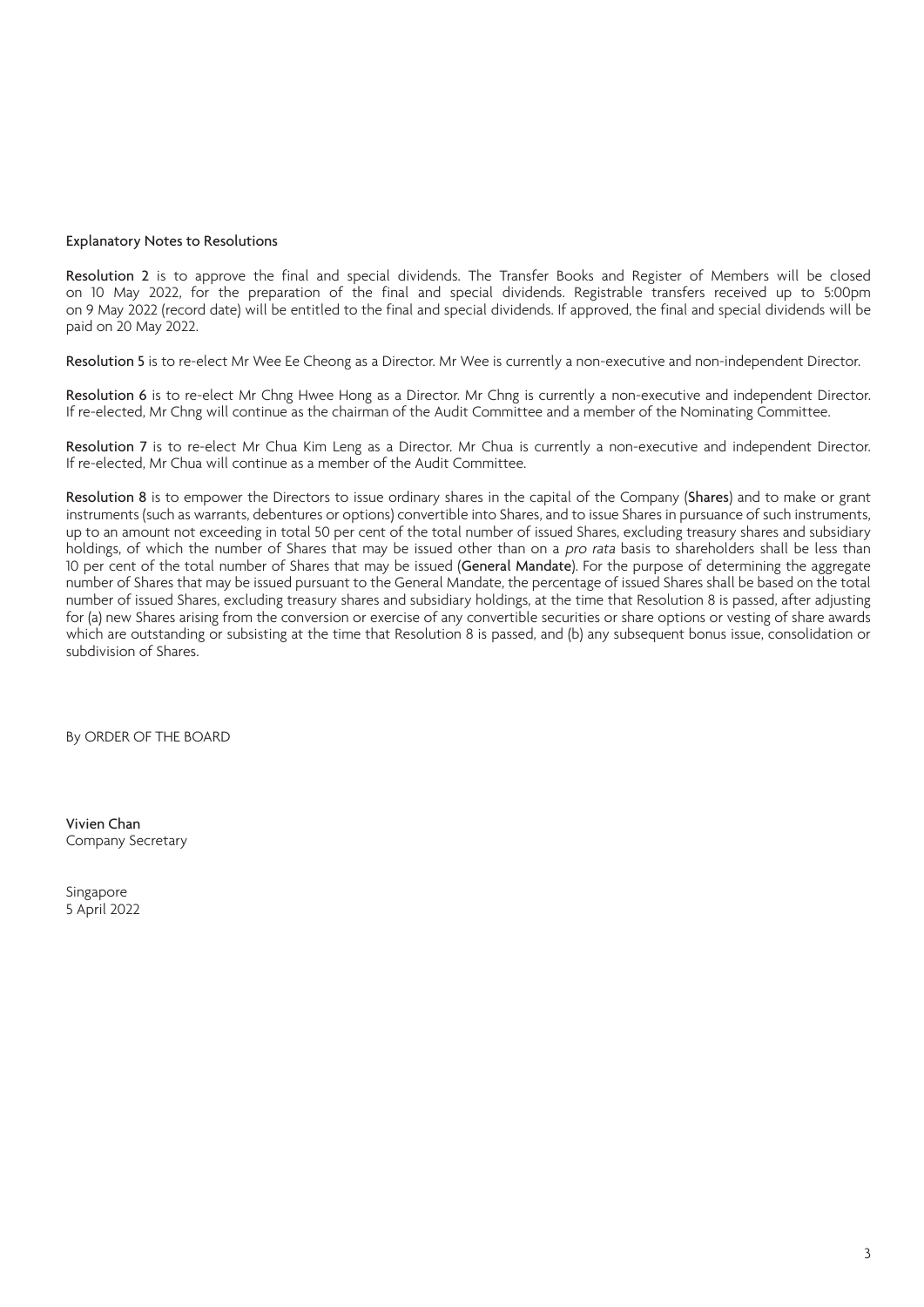United Overseas Insurance Limited

### Notes

- 1. The UOI Annual Report 2021, this Notice of AGM, Additional Information on Directors Seeking Re-election, and the Proxy Form for the AGM may be accessed at the:
	- (a) UOI website: www.uoi.com.sg/uoi/index.html; and
	- (b) SGX website: www.sgx.com/securities/company-announcements.
- 2. The AGM is being convened, and will be held, by electronic means pursuant to the COVID-19 (Temporary Measures) (Alternative Arrangements for Meetings for Companies, Variable Capital Companies, Business Trusts, Unit Trusts and Debenture Holders) Order 2020.
- 3. Members will not be able to attend the AGM in person. Members may participate in the AGM by taking the following steps:
	- (a) pre-registering to observe or listen to the AGM proceedings via "live" audio visual webcast or "live" audio only stream;
	- (b) submitting questions in advance of the AGM; and
	- (c) appointing the Chairman of the Meeting as proxy to attend, to speak and to vote on their behalf at the AGM.
- 4. The key dates/deadlines that members should take note of are summarised in the table below.

| Key dates/<br>Deadline                | Actions                                                                                                                                                                                                                                                                                                                                                                                                                                     |  |  |
|---------------------------------------|---------------------------------------------------------------------------------------------------------------------------------------------------------------------------------------------------------------------------------------------------------------------------------------------------------------------------------------------------------------------------------------------------------------------------------------------|--|--|
|                                       | Deadline for Pre-registration for the AGM                                                                                                                                                                                                                                                                                                                                                                                                   |  |  |
| 24 April 2022,<br>10:00am<br>(Sunday) | (including CPF/SRS investors)<br>1.<br><b>Members</b><br>must<br>pre-register<br>at<br>https://online.meetings.vision/uoi-agm-registration for the "live" audio-visual webcast or "live"<br>audio-only stream of the AGM proceedings by 10:00am, 24 April 2022.                                                                                                                                                                             |  |  |
|                                       | Members must fill in their name, NRIC/Passport/Company Registration number,<br>2.<br>shareholding type, mobile number and email address during the pre-registration in order for<br>the Company to verify their status as members.                                                                                                                                                                                                          |  |  |
|                                       | Investors who hold shares through relevant intermediaries (other than CPF/SRS investors)<br>3.<br>will not be able to pre-register at the AGM website and should contact their respective relevant<br>intermediaries if they wish to observe or listen to the AGM proceedings, submit questions in<br>advance of the AGM and/or appoint the Chairman of the Meeting as proxy to attend, to speak<br>and to vote on their behalf at the AGM. |  |  |
|                                       | Deadline for CPF or SRS investors to appoint Chairman of the Meeting to vote                                                                                                                                                                                                                                                                                                                                                                |  |  |
| 18 April 2022,<br>5:00pm<br>(Monday)  | CPF or SRS investors may appoint the Chairman of the Meeting as proxy to vote on their behalf at<br>the AGM by approaching their respective CPF Agent Banks or SRS operators to submit their votes by<br>5:00pm, 18 April 2022.                                                                                                                                                                                                             |  |  |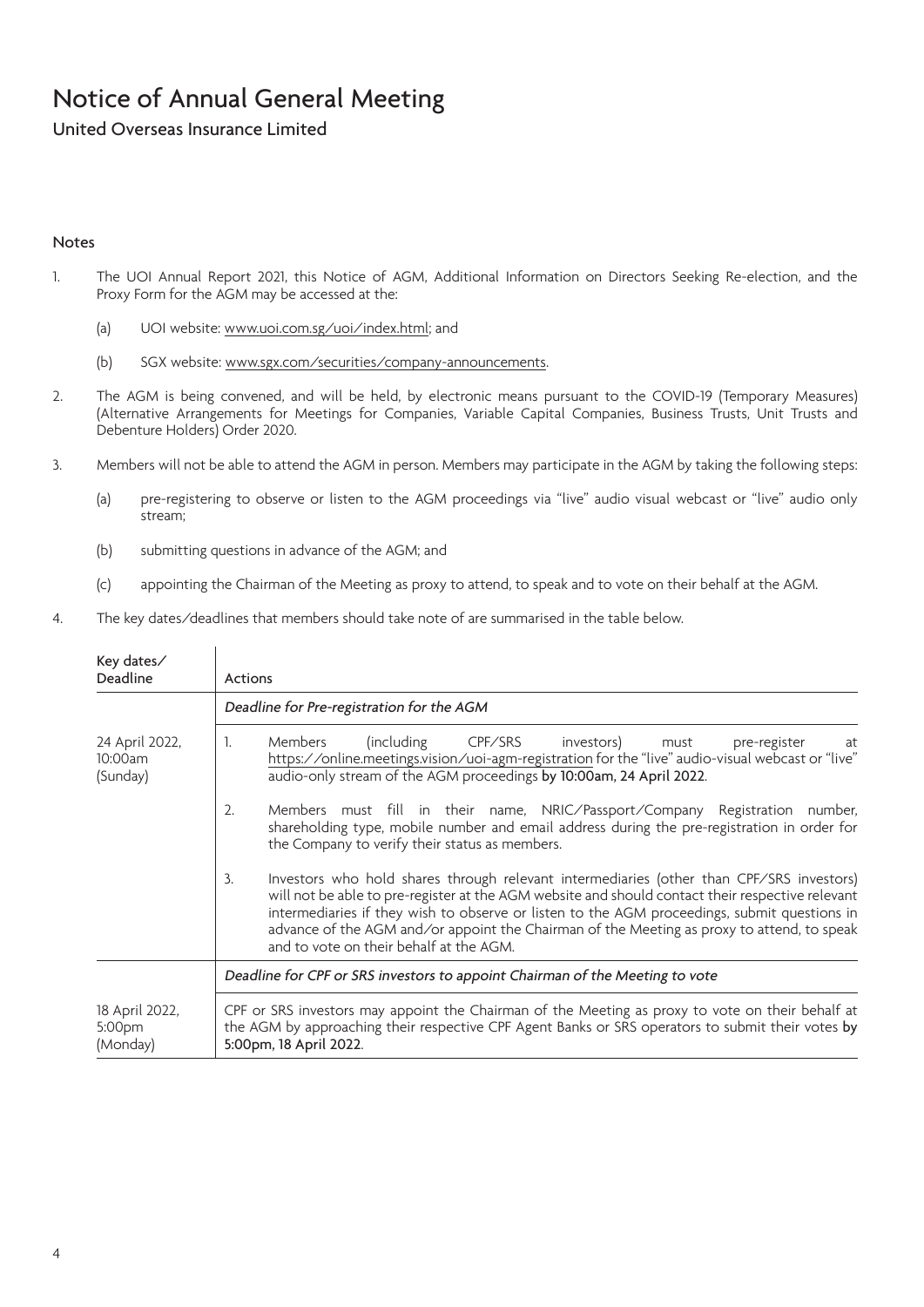| Key dates/<br>Deadline                | Actions                                                                                                                                                                                                                                                            |  |  |  |
|---------------------------------------|--------------------------------------------------------------------------------------------------------------------------------------------------------------------------------------------------------------------------------------------------------------------|--|--|--|
|                                       | Deadline for submission of questions in advance and publication of answers to questions                                                                                                                                                                            |  |  |  |
| 14 April 2022,<br>12:00 noon          | Members will not be able to ask questions during the AGM. Therefore it is important that they<br>1.<br>submit their questions related to the AGM resolutions by 12:00 noon, 14 April 2022.                                                                         |  |  |  |
| (Thursday)                            | Members can submit questions in the following manner:<br>2.                                                                                                                                                                                                        |  |  |  |
|                                       | (a)<br>by email: uoiagm@uoi.com.sg; or                                                                                                                                                                                                                             |  |  |  |
|                                       | (b)<br>by post: 146 Robinson Road #02-01, UOI Building, Singapore 068909<br>(Attention: Mr Aaron Cheong).                                                                                                                                                          |  |  |  |
|                                       | Members are strongly encouraged to submit their questions via email.<br>3.                                                                                                                                                                                         |  |  |  |
|                                       | Members who submit questions should provide their full name and NRIC/Passport/Company<br>4.<br>Registration No. for authentication of membership.                                                                                                                  |  |  |  |
| 17 April 2022<br>(Sunday)             | 5.<br>Answers to substantial and relevant questions submitted by members will be published at<br>www.uoi.com.sg/uoi/index.html and the SGX website by 17 April 2022.                                                                                               |  |  |  |
|                                       | Deadline for submission of proxy form to vote                                                                                                                                                                                                                      |  |  |  |
| 24 April 2022,<br>10:00am<br>(Sunday) | 1.<br>A member (whether individual or corporate) who wishes to exercise his voting rights at the AGM<br>must appoint the Chairman of the Meeting as his proxy to attend, to speak and to vote on his<br>behalf at the AGM.                                         |  |  |  |
|                                       | A member must give specific instructions as to voting, or abstentions from voting, in respect of<br>2.<br>a resolution in the Proxy Form, failing which the appointment of the Chairman of the Meeting<br>as proxy for that resolution will be treated as invalid. |  |  |  |
|                                       | The instrument appointing the Chairman of the Meeting as proxy (Proxy Form) must be<br>3.<br>submitted to the Company in the following manner:                                                                                                                     |  |  |  |
|                                       | (a)<br>By post: United Overseas Insurance Limited, c/o Trusted Services Pte. Ltd.,<br>456 Alexandra Road, #14-01 Fragrance Empire Building, Singapore 119962; or                                                                                                   |  |  |  |
|                                       | Electronically:<br>(b)                                                                                                                                                                                                                                             |  |  |  |
|                                       | via email: proxyform@trustedservices.com.sg; or<br>(i)                                                                                                                                                                                                             |  |  |  |
|                                       | (ii)<br>via the pre-registration website: https://online.meetings.vision/uoi-agm-registration,                                                                                                                                                                     |  |  |  |
|                                       | in each case by 10:00am, 24 April 2022 which is not less than 72 hours before the time appointed<br>for holding the AGM. Proxy Forms submitted by post and email must be completed and<br>signed/executed by the member.                                           |  |  |  |
|                                       | Members are strongly encouraged to submit their completed Proxy Forms electronically via<br>4.<br>email or via the pre-registration website.                                                                                                                       |  |  |  |
|                                       | The Chairman of the Meeting, as proxy, need not be a member of the Company.<br>5.                                                                                                                                                                                  |  |  |  |